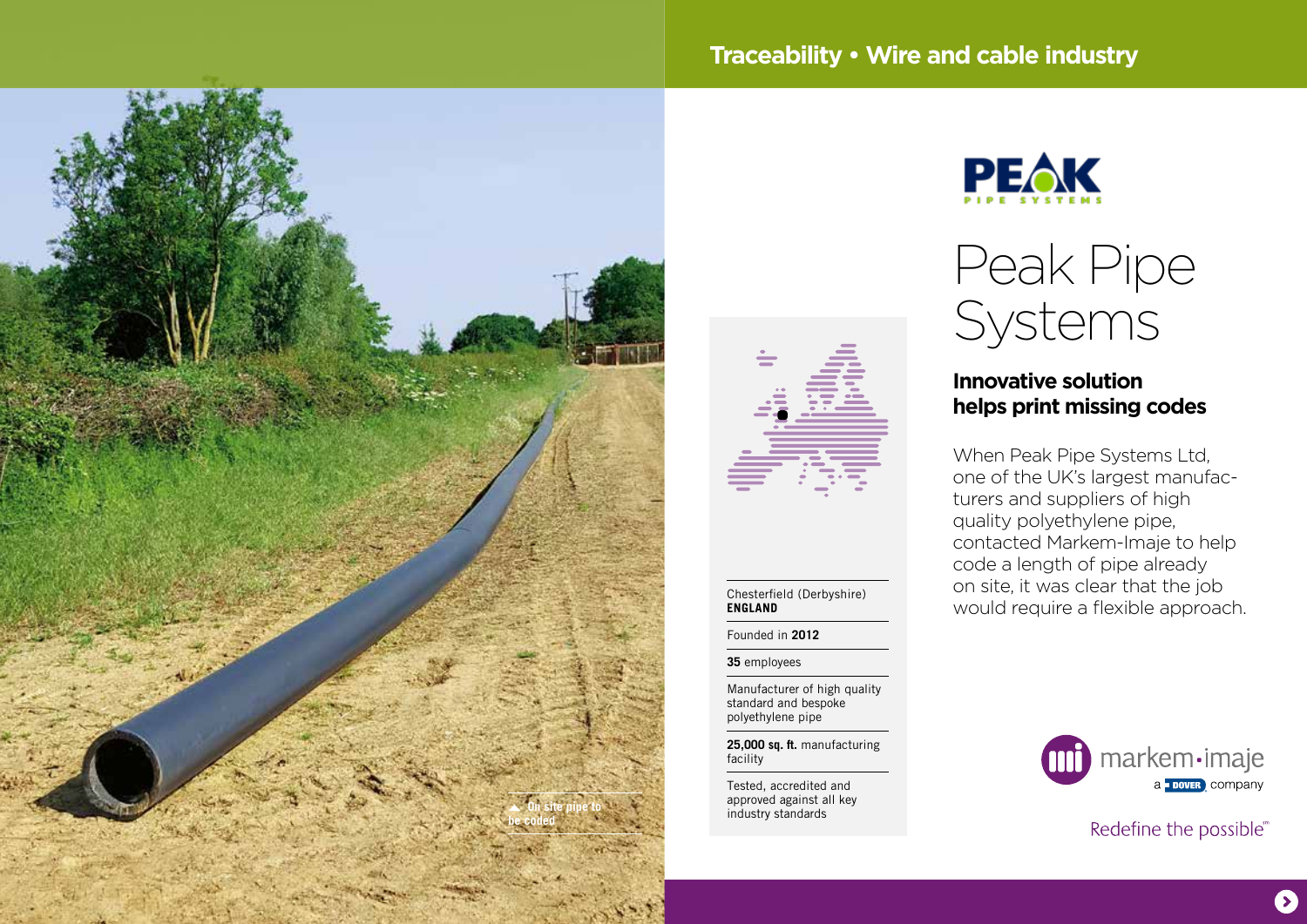### **Peak Pipe Systems:**

Flexibility and responsiveness 'It was a tall order but thankfully the Markem-Imaje team was up to the challenge.'



**Russ Brown,**  Operations Director (Peak Pipe Systems)



Peak Pipe Systems Ltd was formed to supply the UK water, environmental, and geothermal markets. **Underpinning its success is the company's ability to offer a wide range of products ranging** from polyethylene pipes, fabrications and fittings to marine products and ancillaries as well as design, technical stockholding and logistics services. With a wealth of technical, commercial and operational expertise Peak

is regarded as a one-stop-shop, offering a comprehensive package of support to its customers across a widely dispersed range of business sectors. Priding itself on its ability to service merchants, operators and distributors in a highly flexible and responsive manner, **Peak was unexpectedly faced with a situation which required the same rapid response and flexibility from its coding and marking partner.**

"This was never going to be the usual sort of job," explained Russ Brown, Peak Pipe Systems Operations Director. "The pipe had been delivered to the customer's site and welded before it was noticed that the coding information was missing. It meant the welds would have to be removed and the pipe transported back to the factory in order to be reworked, adding the missing information. Or, it would have to

be coded in situ. Either way, the pipe was ready to be installed and a quick solution was required. It was a tall order but thankfully the Markem-Imaje team was up to the challenge, providing a bespoke solution the very next day." Markem-Imaje reacted fast to support Peak in this tricky situation: **excellent customer service is as important as high quality codes and remains a top priority.**